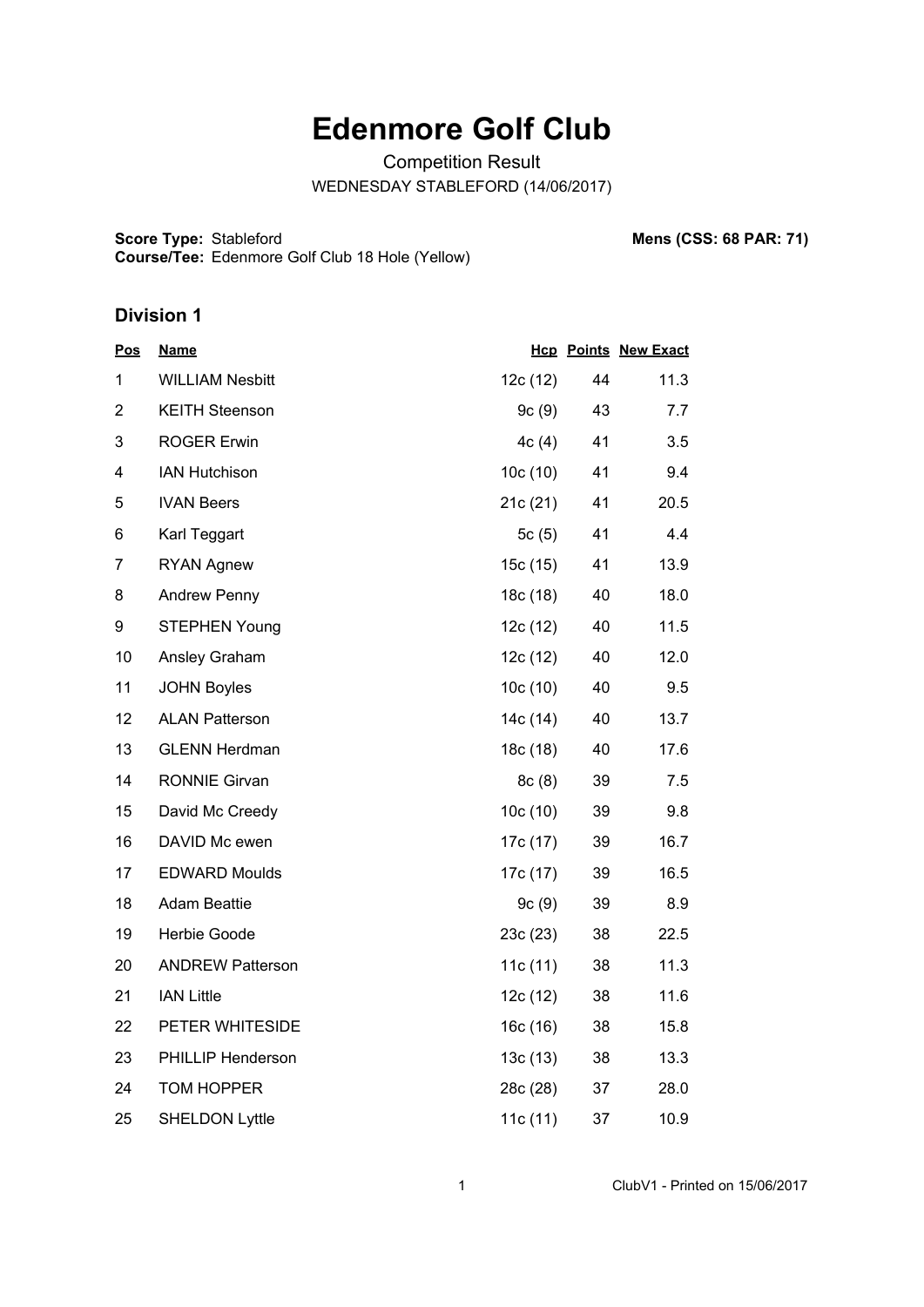**Score Type: Course/Tee:** Stableford **Mens (CSS: 68 PAR: 71)** Edenmore Golf Club 18 Hole (Yellow)

## **Division 1**

| <u>Pos</u> | <b>Name</b>             |          |    | <b>Hcp Points New Exact</b> |
|------------|-------------------------|----------|----|-----------------------------|
| 26         | <b>RICHARD Greer</b>    | 17c (17) | 37 | 17.2                        |
| 27         | MICHAEL Boyd            | 8c(8)    | 36 | 7.8                         |
| 28         | <b>COLIN Whan</b>       | 8c(8)    | 36 | 7.6                         |
| 29         | DAVID Waterworth        | 17c (17) | 36 | 16.6                        |
| 30         | <b>KYLE Garrett</b>     | 19c (19) | 36 | 19.2                        |
| 31         | <b>Steven Eyres</b>     | 5c(5)    | 36 | 5.5                         |
| 32         | <b>ROBERT Scott</b>     | 20c(20)  | 36 | 19.5                        |
| 33         | Roger Moody             | 18c (18) | 36 | 18.3                        |
| 34         | <b>MARK Mc turk</b>     | 21c(21)  | 36 | 21.0                        |
| 35         | <b>DEREK Jowett</b>     | 11c(11)  | 36 | 10.6                        |
| 36         | <b>MARK Clendinning</b> | 17c (17) | 35 | 16.6                        |
| 37         | <b>THOMAS Greenaway</b> | 7c (7)   | 35 | 7.2                         |
| 38         | <b>STUART Cameron</b>   | 14c (14) | 35 | 14.1                        |
| 39         | <b>BARRY Steenson</b>   | 10c(10)  | 35 | 10.3                        |
| 40         | <b>ALAN Boomer</b>      | 14c (14) | 35 | 13.7                        |
| 41         | <b>MARTIN Wright</b>    | 14c (14) | 34 | 14.5                        |
| 42         | <b>KENNY Mc Aleenon</b> | 9c(9)    | 34 | 9.0                         |
| 43         | <b>GARY Watson</b>      | 8c(8)    | 34 | 8.0                         |
| 44         | George Mc Cartney       | 19c (19) | 34 | 19.0                        |
| 45         | <b>KEITH Robinson</b>   | 16c (16) | 34 | 15.7                        |
| 46         | <b>JOSEPH Brush</b>     | 13c(13)  | 34 | 13.4                        |
| 47         | <b>COLIN Bradley</b>    | 15c (15) | 33 | 14.7                        |
| 48         | STEPHEN Mc fall         | 8c(8)    | 33 | 8.4                         |
| 49         | <b>FRANK Mc cracken</b> | 14c (14) | 33 | 13.9                        |
| 50         | Denis Burns             | 16c (16) | 33 | 15.6                        |
| 51         | <b>WILLIAM FERRIS</b>   | 18c (18) | 32 | 18.0                        |
| 52         | James Beattie           | 18c (18) | 32 | 18.5                        |
| 53         | <b>JAMES Scott</b>      | 14c (14) | 32 | 13.6                        |
| 54         | ADAM Mc greevy          | 10c(10)  | 32 | 10.1                        |